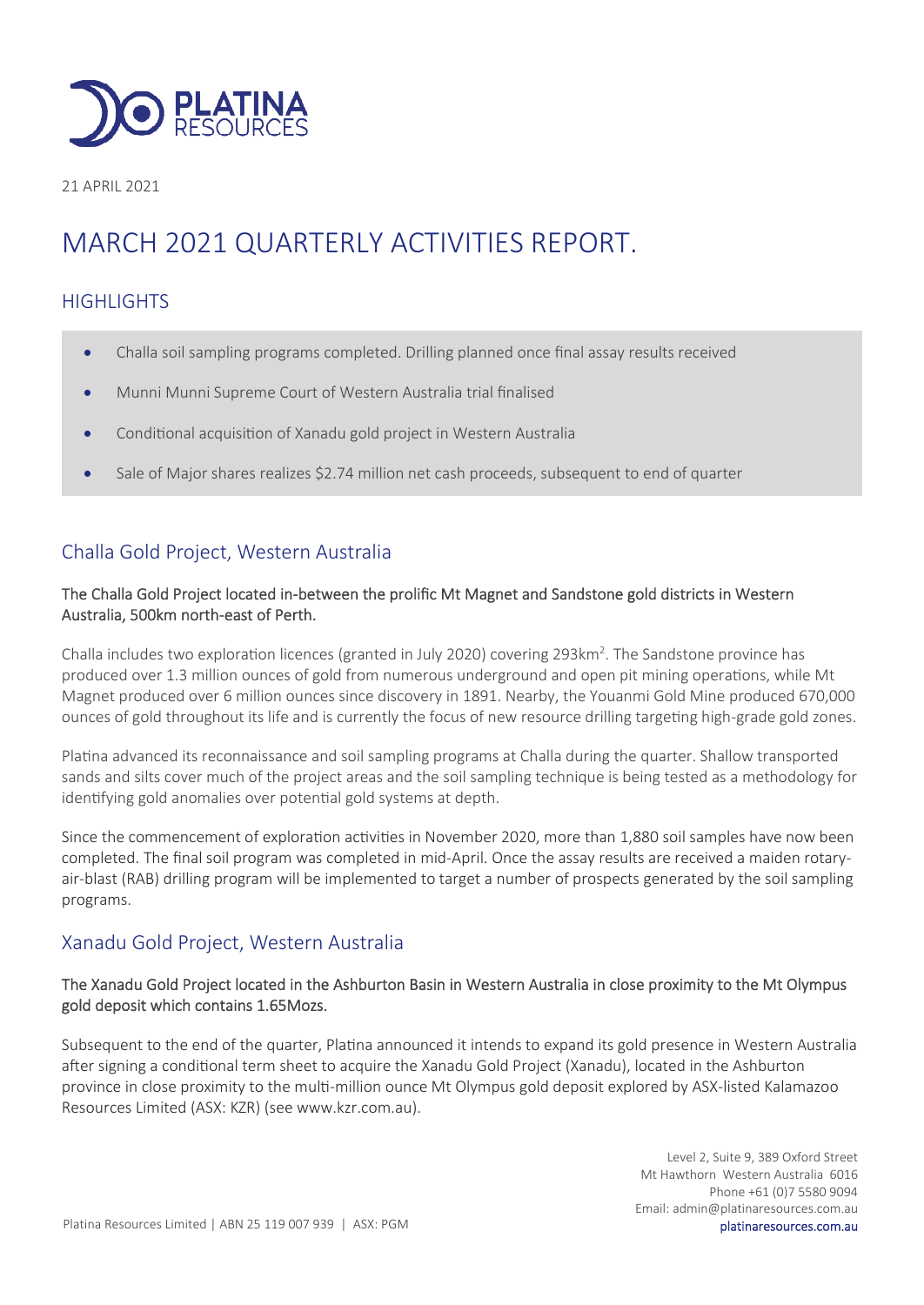

Xanadu comprises seven prospecting licences and five exploration licences covering 498km<sup>2</sup>. Logistics and operations are expected to be low cost with access to the project from the regional mining centre of Paraburdoo 38km to the north.

Xanadu has immense appeal given the number and width of economic grade gold drill intercepts which have never been followed up with a systematic exploration campaign. The project has been the subject of a number of mainly shallow drilling programs and a historical gold heap leach operation. Platina's planned exploration strategy will initially comprise low-cost geophysics and geochemistry to build a deeper knowledge of the geological potential of the project and to define both shallow and deeper targets for drilling."

The Xanadu Project secured a large alteration system hosted within sediments and carbonates prospective for intrusion related gold mineralisation such as the Telfer Gold Mine (Newcrest) and the Hemi discovery (De Grey Mining) and also displays strong similarities to the Carlin gold deposits in Nevada, USA.

Platina believes there is significant potential to expand upon the known oxide mineralisation and the longer-term attraction is targeting primary mineralisation within the alteration core of the system which has never been tested by historical drill programs.

Platina believes the project offers significant upside due to:

- $\checkmark$  A favourable regional scale structural setting, with the multi-million ounce Mt Olympus gold deposit situated 7km to the east;
- $\checkmark$  Widespread gold mineralisation identified within a large and intense hydrothermal alteration system which extends for over 10km in strike extent;
- $\checkmark$  The host lithology, the Duck Creek Dolomite, is a highly reactive rock and favourable host to the target intrusion related and Carlin styles of gold mineralisation; and
- $\checkmark$  Immediate targets from surface and at depth within the interpreted east plunging alteration system.

## Platina Scandium Project, New South Wales

The Platina Scandium Project (PSP) located in central New South Wales is one of the largest and highest-grade scandium deposits in the world. It has the potential to become Australia's first scandium producer with cobalt and nickel credits. A Definitive Feasibility Study was completed in December 2018.

Platina's prime objective is to secure production offtake agreements, which will enable project financing options to be pursued for construction funding. The company is actively working on a scandium off-take marketing program, which is targeting potential customers in the USA, Europe, Asia and Australia. Platina is continuing to work with Traxys Europe S.A to assess scandium product and market development, and potential project funding options.

The independent scandium market study previously produced for the 2018 Definitive Feasibility Study is now being updated to assess new market opportunities and identify new industry players potentially interested in offtake and investment.

The DFS, completed in late 2018, demonstrated the technical and economic viability of constructing the project. The positive DFS demonstrated the opportunity to create substantial long-term sustainable shareholder value at a manageable capital cost (see Table 1).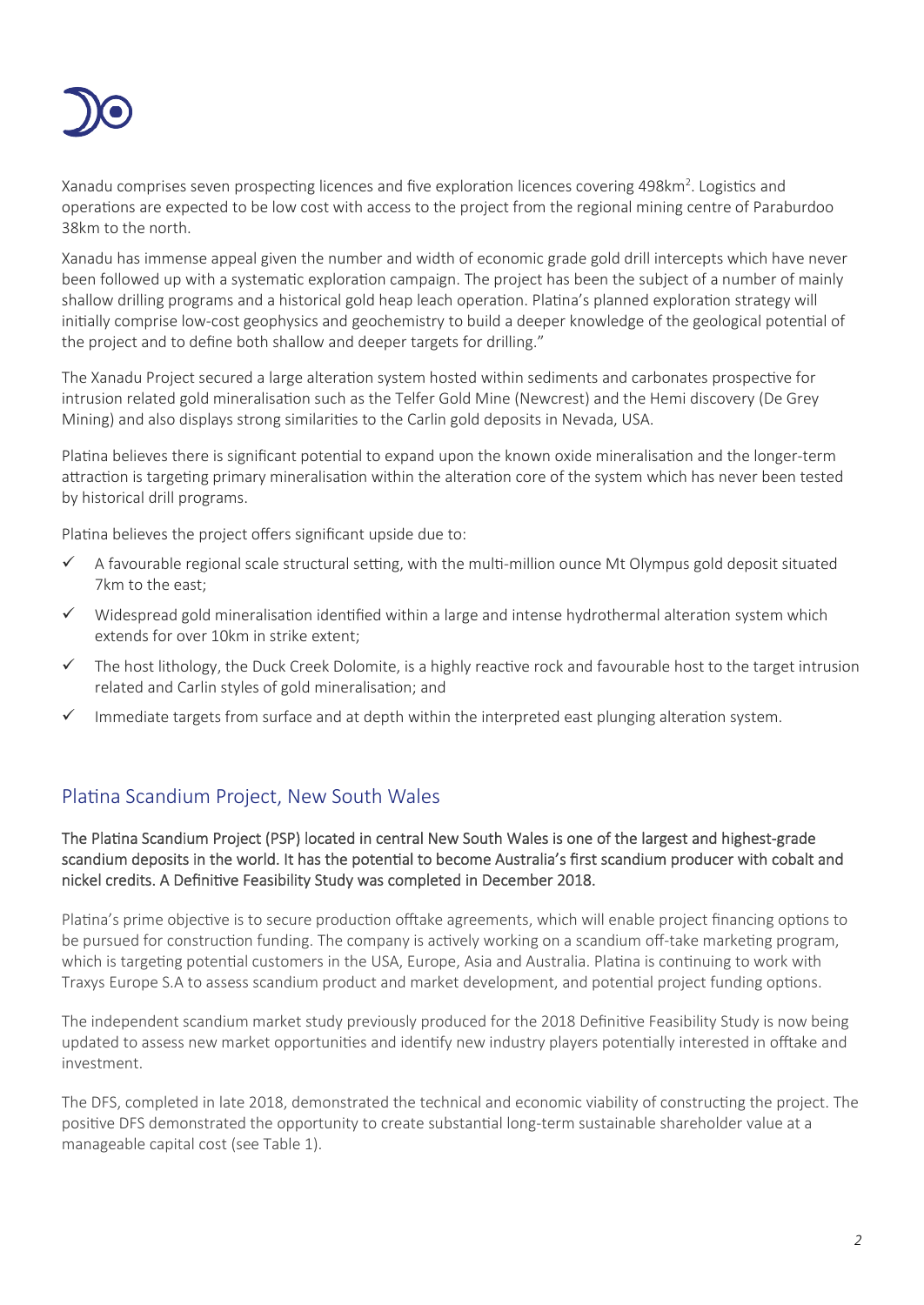

| Stage 1 Annual Production                              |                   | 20 tonnes         |
|--------------------------------------------------------|-------------------|-------------------|
| Stage 2 Annual Production (from Year 5)                |                   | 40 tonnes         |
| Life-of-mine for financial model                       |                   | 30 years          |
| Net Present Value (8%), real, after-tax                | US\$166 million   | AU\$234 million   |
| Internal Rate of Return, post-tax                      |                   | 29%               |
| Payback Period (undiscounted)                          |                   | 5.3 years         |
| Stage 1 Capital Expenditure                            | US\$48.1 million  | AU\$67.8 million  |
| Stage 2 Capital Expenditure                            | US\$11.1 million  | AU\$15.6 million  |
| Total Life-of-Project Capital Expenditure*             | US\$104.1 million | AU\$146.5 million |
| Life-of-Mine Average Cash Operating Costs <sup>#</sup> | US\$525/kg        | AU\$739/kg        |
| Life-of-Mine Scandium Oxide Price                      | US\$1,550/kg      | AU\$2,183/kg      |
| USD to AUD Exchange Rate                               |                   | 0.71              |

*Table 1: Summary Economics from the 2018 Definive Feasibility Study^* \*Includes sustaining capital costs. #Mining, processing, general and administration costs. Excludes royalties. ^ Value outcomes subject to securing offtake agreements and financing for construction

# Munni Munni Platinum Group Metals & Gold Project, Western Australia

#### Situated in the Pilbara region of Western Australia, Munni Munni is one of Australia's most significant platinum group metal and gold occurrences. Platina holds a 30% interest in the Munni Munni project in a joint venture with Artemis Resources Ltd (Artemis) who is the Operator.

During the quarter, Platina updated the market regarding proceedings against Artemis Resources Limited (Artemis) and its subsidiaries Karratha Metals Pty Ltd (Karratha) and Munni Munni Pty Ltd (MMPL) in the Supreme Court of Western Australia (CIV 1774 of 2020) (Proceedings).

Platina brought the Proceedings as it considered that:

- 1. Artemis and MMPL were unable to proceed with contractual arrangements they had entered into with UK, AIM listed company Empire Metals Limited (Proposed Transaction) as MMPL was not a party to a Heads of Agreement entered into between Platina, Karratha and Artemis dated 4 August 2015 (Heads of Agreement); &
- 2. each of Artemis, Karratha and MMPL had breached the terms of the Heads of Agreement by reason of the Proposed Transaction.

Platina is pleased to announce that the Court delivered its judgment in the Proceedings on 23 February 2021 and, whilst it was unable to find that there had been a breach of the Heads of Agreement, it accepted Platina's application for declaratory relief, declaring that:

- 1. MMPL is not a party to the Heads of Agreement, or the Joint Venture Agreement established by and under the Heads of Agreement; and
- 2. the parties to the Joint Venture remain Platina and Karratha.

Additionally, the Court has ordered that Artemis, Karratha and MMPL pay 70 per cent of Platina's costs of the Proceedings from 26 October 2020 onwards.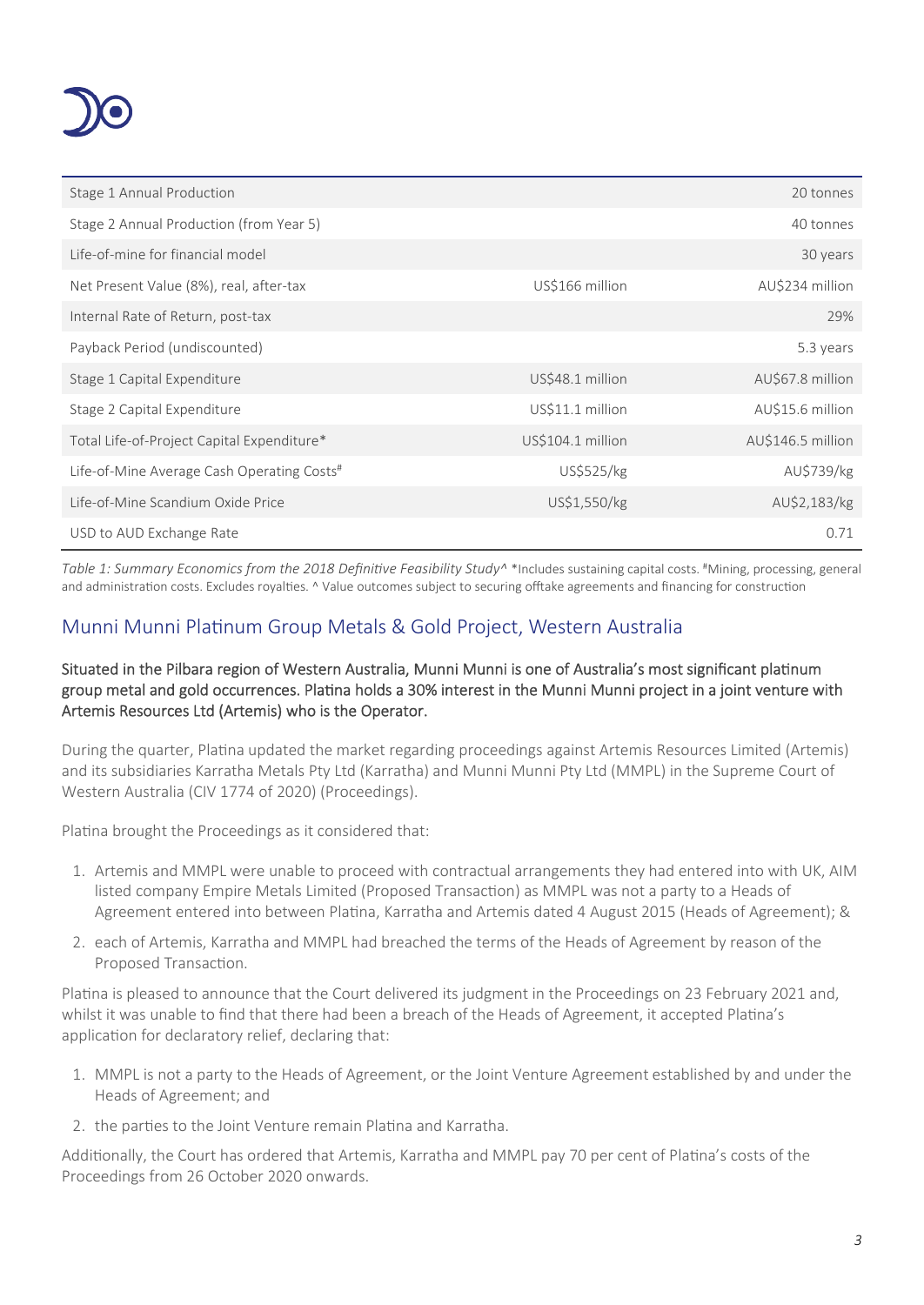

There were no field exploration activities at Munni Munni during the quarter. A drilling program is being planned for the June quarter 2021.

## Mt Narryer, Western Australia

Exploration licence (E 09/2423) at Mt Narryer South, 580km north of Perth, is yet to be granted by the Western Australian Mines Department. Once granted, a soil sampling program is planned.

## Corporate Activities

Subsequent to the end of the quarter, Platina sold 6 million Major Precious Metal shares (CSE: SIZE) for \$2.74 million. Platina retains 49 million shares worth C\$23 million.

Platina's other investments include 6 million shares in Nelson Resources Limited (ASX: NES) and 6 million shares in TSXV listed Blue Moon Zinc (TSXV: MOON).

At the end of the quarter, Platina is holding \$3.44 million in cash (including Major share sale of \$2.74 million) and investments totalling \$25.7 million.

## ASX Additional Information

1. ASX Listing Rule 5.3.1: Exploration and Evaluation Expenditure (excluding staff costs) during the Quarter was \$122,000. Full details of exploration activity during the Quarter are set out in this report.

2. ASX Listing Rule 5.3.2: There were no substantive mining production and development activities during the Quarter.

3. ASX Listing Rule 5.3.5: A total of \$102,000 was paid to related parties during the quarter comprising the Managing Director's salary and Non-Executive Director fees.

This announcement was authorised by Mr Corey Nolan, Managing Director of Platina Resources Limited.

#### For further information, please contact:

Corey Nolan, Managing Director Tel: (+61) 7 5580 9094 Email: admin@platinaresources.com.au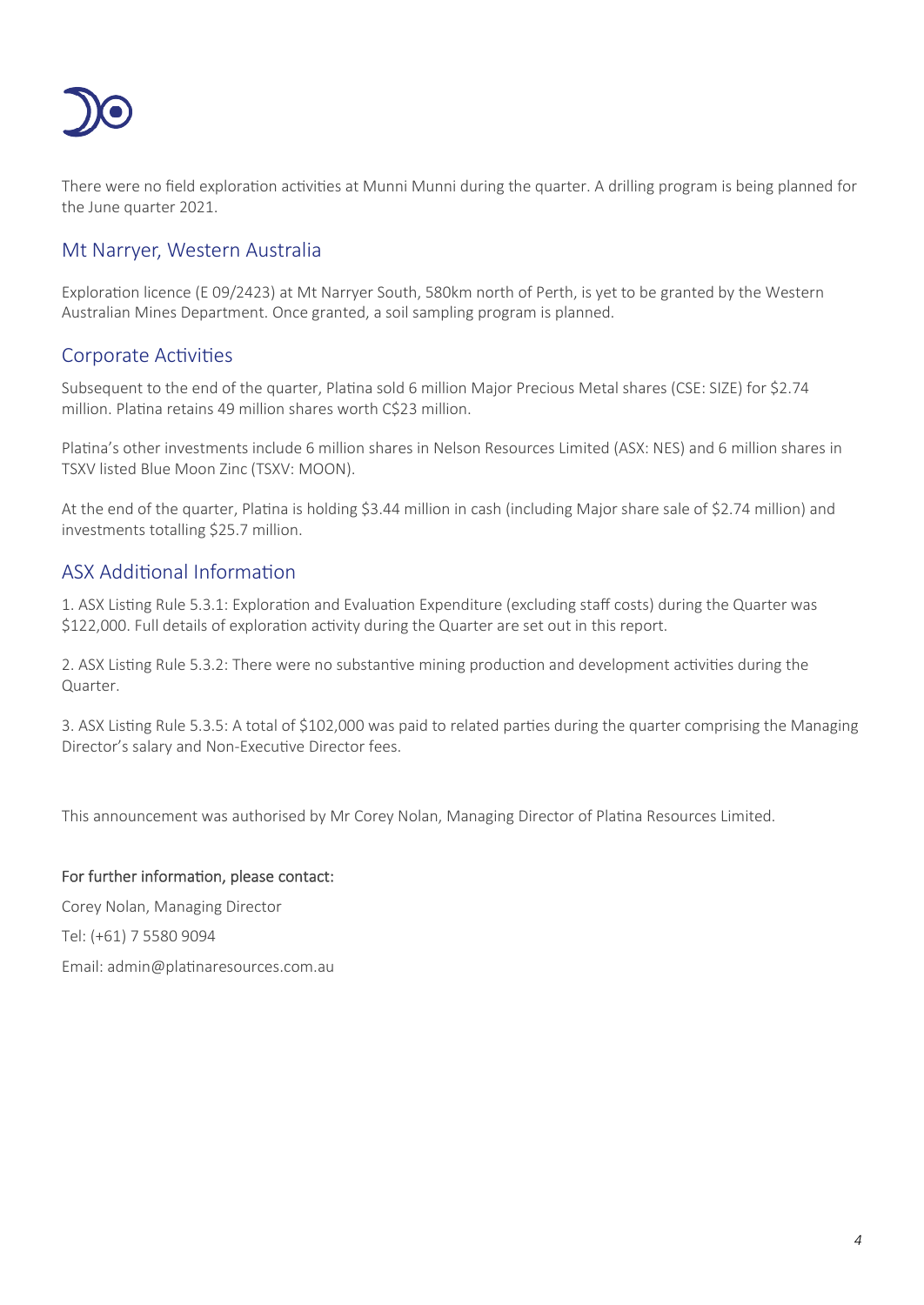

#### ABOUT PLATINA RESOURCES

Platina is an Australian-based company focused on returning shareholder value by advancing early-stage metals projects through exploration, feasibility, permitting and into development.

The company has interests in the following projects:

- Challa Gold Project (100% interest) Platina has acquired a 100% interest in the Challa Gold Project located in-between the prolific Mt Magnet and Sandstone gold districts in Western Australia, 500km north-east of Perth.
- Platina Scandium Project (100%) located in central New South Wales, the project is one of the largest and highest-grade scandium deposits in the world, which has the potential to become Australia's first scandium producer with cobalt, platinum and nickel credits.
- Munni Munni (30% interest) Situated in the Pilbara region of Western Australia, the project is one of Australia's most significant Platinum Group Metal occurrences. Munni Munni also has potential for conglomerate hosted gold and is a joint venture with Artemis Resources Limited.
- Investment in Blue Moon Zinc Corporation (6 million shares in TSXV listed MOON) the Blue Moon Zinc Project has a NI43-101 resource which is open at depth and along strike and has favorable metallurgy.
- Investment in Major Precious Metals (49 million shares in CSE listed SIZE) Major is a Canadian junior mining and exploration company whose flagship Skaergaard Project hosts one of the world's largest undeveloped gold deposits and one of the largest palladium resources outside of South Africa and Russia.

For more information please see: www.platinaresources.com.au

#### References to previous ASX Releases

The information in this report that relates to Exploration Results were last reported by the company in compliance with the 2012 Edition of the JORC Australasian Code for Reporting of Exploration Results, Mineral Resources and Ore Reserves in market releases dated as follows:

- Platina acquires gold project in prolific gold province, 11 June 2020
- Platina expanding presence in WA Goldfields, 23 July 2020
- Platina builds gold presence in Western Australia, 13 April 2021
- Platina moves closer to maiden drilling program at the Challa Gold Project, 31 March 2021
- Platina Scandium Project Positive Definitive Feasibility Study, 13 December 2018; and
- Platina Scandium Project Ore Reserve, 13 December 2018.

The company confirms that it is not aware of any new information or data that materially affects the information included in the market announcements referred above and further confirms that all material assumptions underpinning the exploration results contained in those market releases continue to apply and have not materially changed.